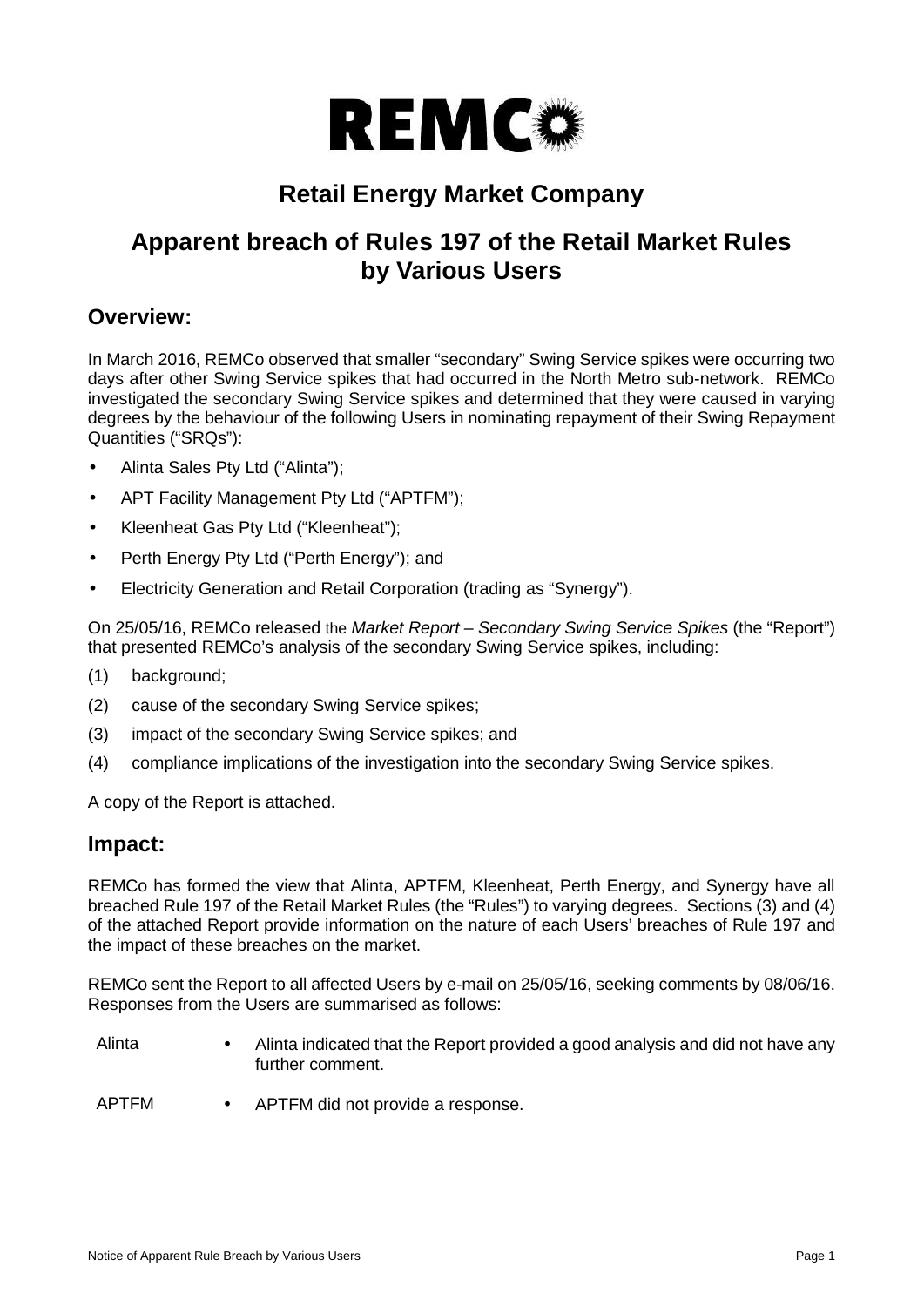| Kleenheat    | $\bullet$ | Kleenheat acknowledged that it had breached Rule 197; but indicated that it<br>rectified its behaviour within days of being notified by REMCo, and has been<br>proactive to ensure that there have been no further breaches.                     |
|--------------|-----------|--------------------------------------------------------------------------------------------------------------------------------------------------------------------------------------------------------------------------------------------------|
|              | $\bullet$ | REMCo should provide Swing Service training to the Users on an individual<br>basis, as a matter of priority.                                                                                                                                     |
|              |           | This training should include a flow chart of the Swing Service nomination<br>$\circ$<br>process to enable ongoing education and knowledge sharing of Swing<br>Service nominations.                                                               |
|              | $\bullet$ | Kleenheat agrees with REMCo's analysis of the materiality of the secondary<br>Swing Service spike issue, and suggested that the Rule Change Committee<br>("RCC") should discuss this issue and agree a path forward at its June 2016<br>meeting. |
| Perth Energy | $\bullet$ | Perth Energy did not provide a response.                                                                                                                                                                                                         |
| Synergy      |           | Synergy agreed the materiality of the secondary Swing Service spike issue                                                                                                                                                                        |

- will be difficult to determine. Synergy considers the impact of this issue to be low and that no further work to quantify the materiality is warranted.
	- Synergy considers that there is a need for User-specific, targeted training to be conducted as soon as possible.
		- o This training could include an overview and then have direct interaction with each Users' trading teams to clarify the steps that must be taken to comply with the Rules.
		- o There would be benefit in an ongoing (annual) refresher training programme.
	- There could be some value in conducting a follow-up investigation about 6 months after the training is complete to assess whether there are any residual breaches, and to assess whether the underlying Rule frame work is correct.
	- Synergy does see a need for a separate meeting to discuss the issue further, but it should be added to the agenda for the June 2016 RCC meeting.

REMCo has analysed the nomination behaviour of the Users since June 2016, which is summarised as follows:

- Alinta continues to reliably repay their SRQs on the Parmelia Pipeline;
- there is no evidence that APTFM has changed their behaviour to start adjusting their users' pipeline nomination amount ("UPNA") to reflect their daily SRQs;
- Kleenheat started repaying their SRQs on the Parmelia Pipeline, but then stopped when they started nominating on the Parmelia Pipeline – Kleenheat are updating their systems to handle their allocations on the Parmelia Pipeline and will need to make sure the systems adjust their UPNAs to reflect their daily SRQs;
- Perth Energy appear to be manually renominating their UPNAs to reflect their SRQs when the SRQ reach a certain level; and
- Synergy continues to reliably repay their SRQs on the Parmelia Pipeline.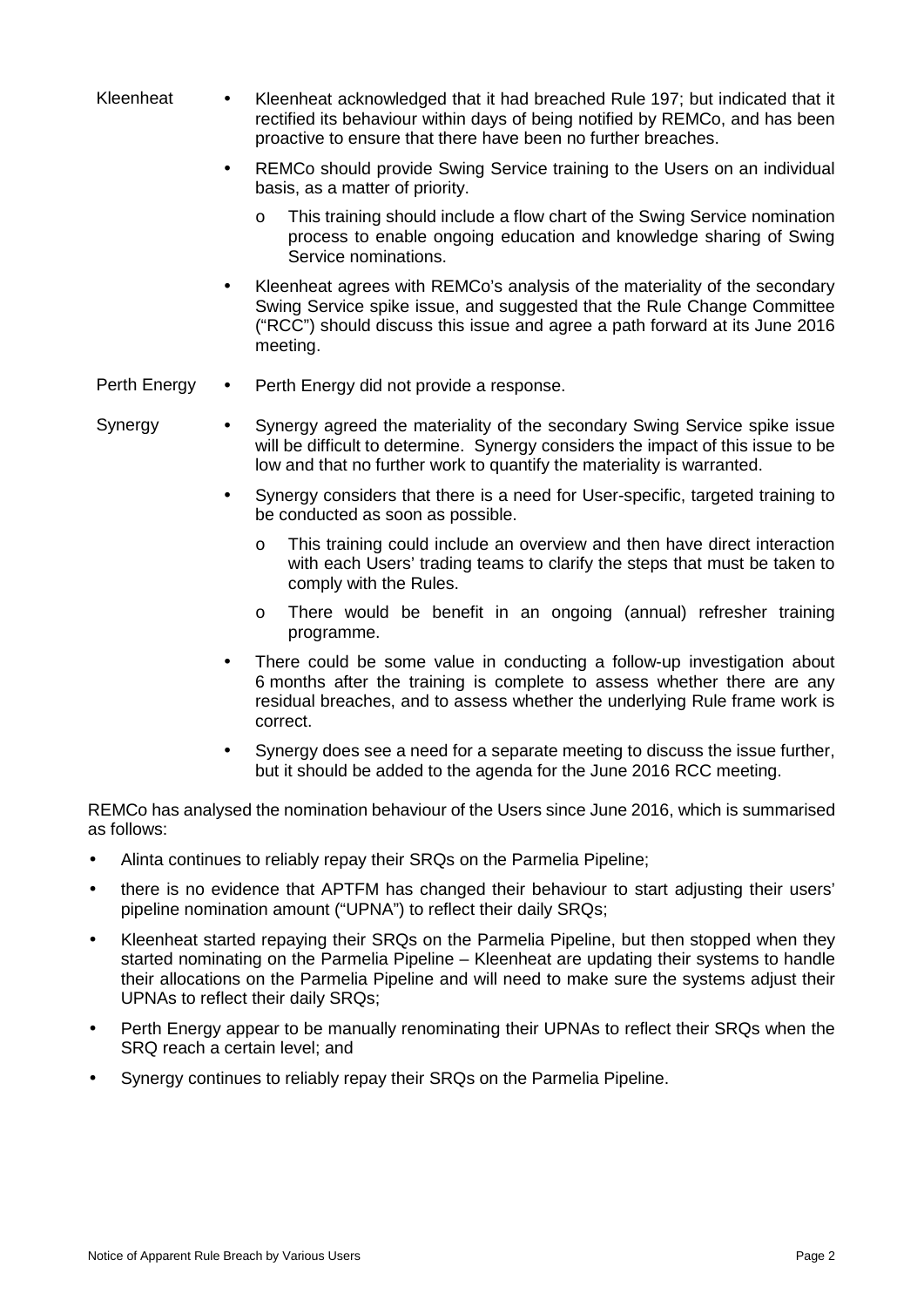## **Resolution:**

REMCo proposes that the secondary Swing Service spike issue be determined to be not material, and that REMCo should exercise its discretion under Rule 329 to take no further action in this matter from a compliance perspective, subject to:

- any comments from Users that they have been materially impacted by this issue; and
- successful completion of the actions proposed below.

## **Proposed Further Actions:**

REMCo proposes that REMCo and the Users are to take the following actions:

**Correct** Correct • All Users are to take any steps necessary, as soon as possible and on an ongoing<br>behaviour basis to ensure their compliance with Rule 197 basis, to ensure their compliance with Rule 197.

- In particular, all Users are to ensure that their UPNAs and SRQs are properly nominated on all days, for both the North Metro and South Metro sub-networks, for both the DBNGP and Parmelia Pipeline.
- Training REMCo will deliver a Swing Service training program in the last week of July and the first week of August 2016.
- Review REMCo will review the nomination behaviour of Alinta, APTFM, Kleenheat, Perth Energy, and Synergy about 6 months after completing the proposed training program (i.e. in about February 2017) to ensure compliance with Rule 197.

## **Invitation for submissions:**

Before determining whether any further action is required, REMCo invites written submissions from participants as to:

- the effect that this incident has on their operations, and
- their view with regard to the determination, if any, REMCo should make under Rule 329 in respect of the apparent Rule breaches.

Submissions are requested by no later than 5pm (AEST) on **02 August, 2016.** Submissions should be sent by e-mail to remco\_administration@aemo.com.au.

Alternatively, submissions can be sent by post to REMCo at:

Chin Chan Retail Energy Market Company Limited C/- AEMO GPO Box 2008 Melbourne VIC 3001

If you have any questions regarding this matter, please contact Carol Poon on (03) 9609 8509.

#### *Chin Chan Group Manager – Market Management* **Australian Energy Market Operator**

*(Acting as Agent for the Retail Energy Market Company Limited)* Phone:  $(03)$  9609 8345<br>Email: chin.chan@aen Email: chin.chan@aemo.com.au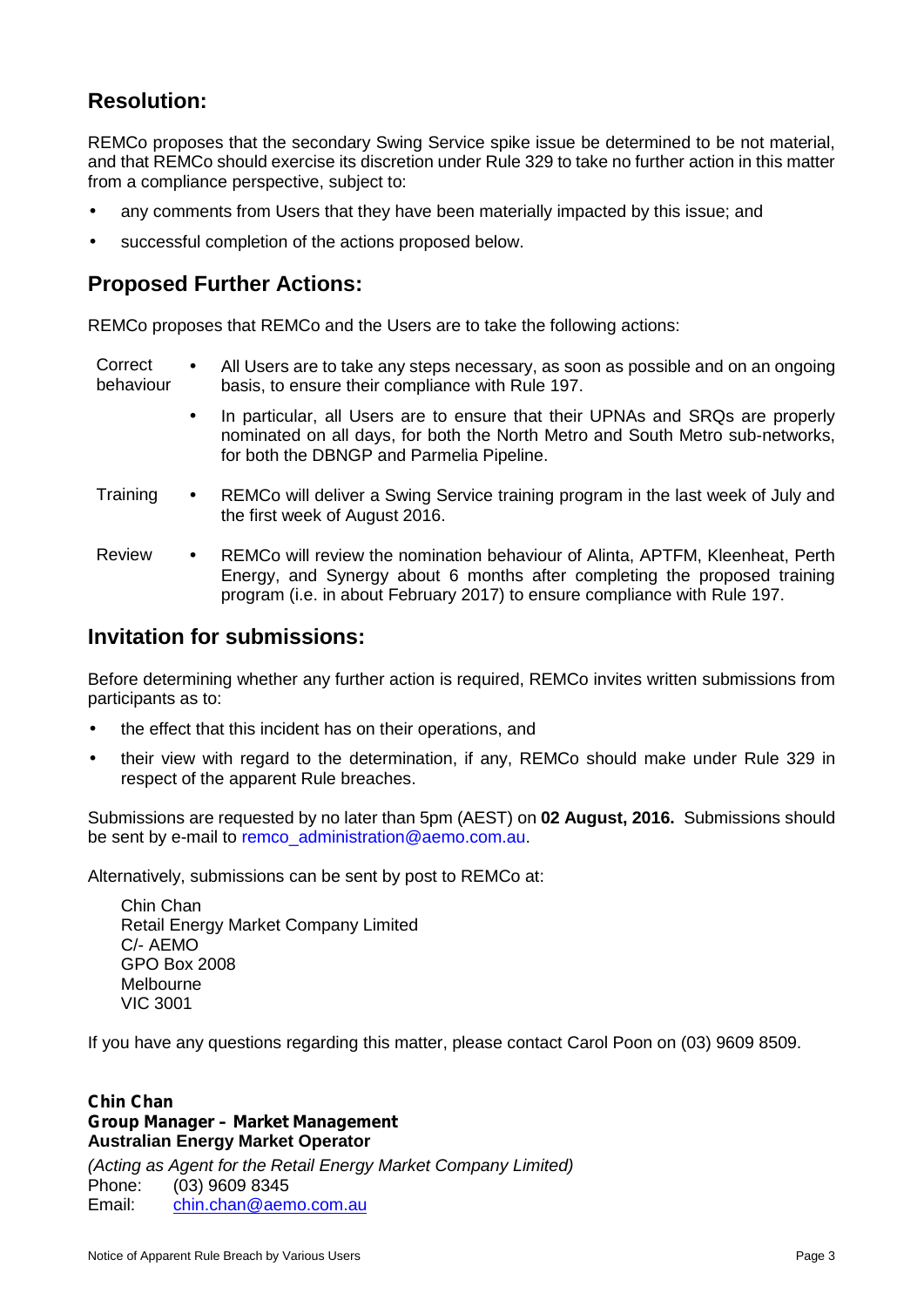

# **Market Report – Secondary Swing Service Spikes**

There were three instances of breaches of the Swing Service-related provisions in Chapter 5 of the Retail Market Rules (the "Rules") by two Users in March and April 2016. These three matters have been the subject of separate compliance processes, but have also exposed a further Swing Servicerelated issue where smaller "secondary" Swing Service spikes are occurring two days after other Swing Service spikes.

REMCo has undertaken a preliminary analysis of the secondary Swing Service spikes and presents its findings in this market report, including:

- (5) background;
- (6) cause of the secondary Swing Service spikes;
- (7) impact of the secondary Swing Service spikes; and
- (8) compliance implications of the investigation into the secondary Swing Service spikes.

REMCo will contact the Users to arrange a meeting to discuss this market report and determine next steps in addressing the related compliance matter.

## **(1) Background**

APT Facility Management Pty Ltd ("APTFM") and Alinta Sales Pty Ltd ("Alinta") had Swing Servicerelated compliance matters in late March and early April 2016 on the North-Metro sub-network (1106), including:

- (a) APTFM provided User's pipeline nomination amount ("UPNA") and User's allocation instructions ("UAI") files for 1106 for the Parmelia Pipeline (the "Parmelia") on 29/02/16 for gas day 29/03/16. APTFM revised their UAI on 13/03/16 and the revised UAI did not include an allocation for the Parmelia. This caused a 799 GJ Swing Service spike, and was a breach of Rule 188(3) by APTFM.<sup>1</sup>
- (b) APTFM's nominations for 1106 for the Parmelia for gas day 06/04/16 did not have an UPNA. This caused 799 GJ Swing Service spike, and was a breach of Rule 197(2) by APTFM.<sup>1</sup>
- (c) Alinta provided an UPNA for 1106 for the Parmelia for gas day 22/04/16 that reflected a 2 TJ nomination and its 744 MJ Swing Repayment Quantity ("SRQ"). However, Alinta did not provide a matching UAI to ship the 2 TJ on the Parmelia. This resulted in a 1.785 TJ Swing Service spike, and was a breach of Rules 197 and 178 by Alinta.<sup>2</sup>

In observing the Swing Service market data in March and early April 2016, REMCo noticed that smaller Swing Service spikes occurred two days after the initial Swing Service spikes for all three of these compliance matters. This is illustrated in Figure 1, which presents the Swing Service volumes for 1106 for 28/03/16 to 02/06/16.

<sup>1</sup> REMCo published a Notice of Apparent Rule Breach regarding issues (a) and (b) on 20/04/16, seeking comments by 04/05/16. REMCo did not receive any submissions from market participants indicating that they had been materially impacted by these incidents, so REMCo exercised its discretion under Rule 329 to dismiss these matters. REMCo published a Compliance Determination Notice on 05/05/15.

<sup>&</sup>lt;sup>2</sup> REMCo published a Notice of Apparent Rule Breach regarding issue (c) on 09/05/15, seeking comments by 23/05/15. REMCo will make a determination on how to proceed with compliance issues (c) after the comment period closes.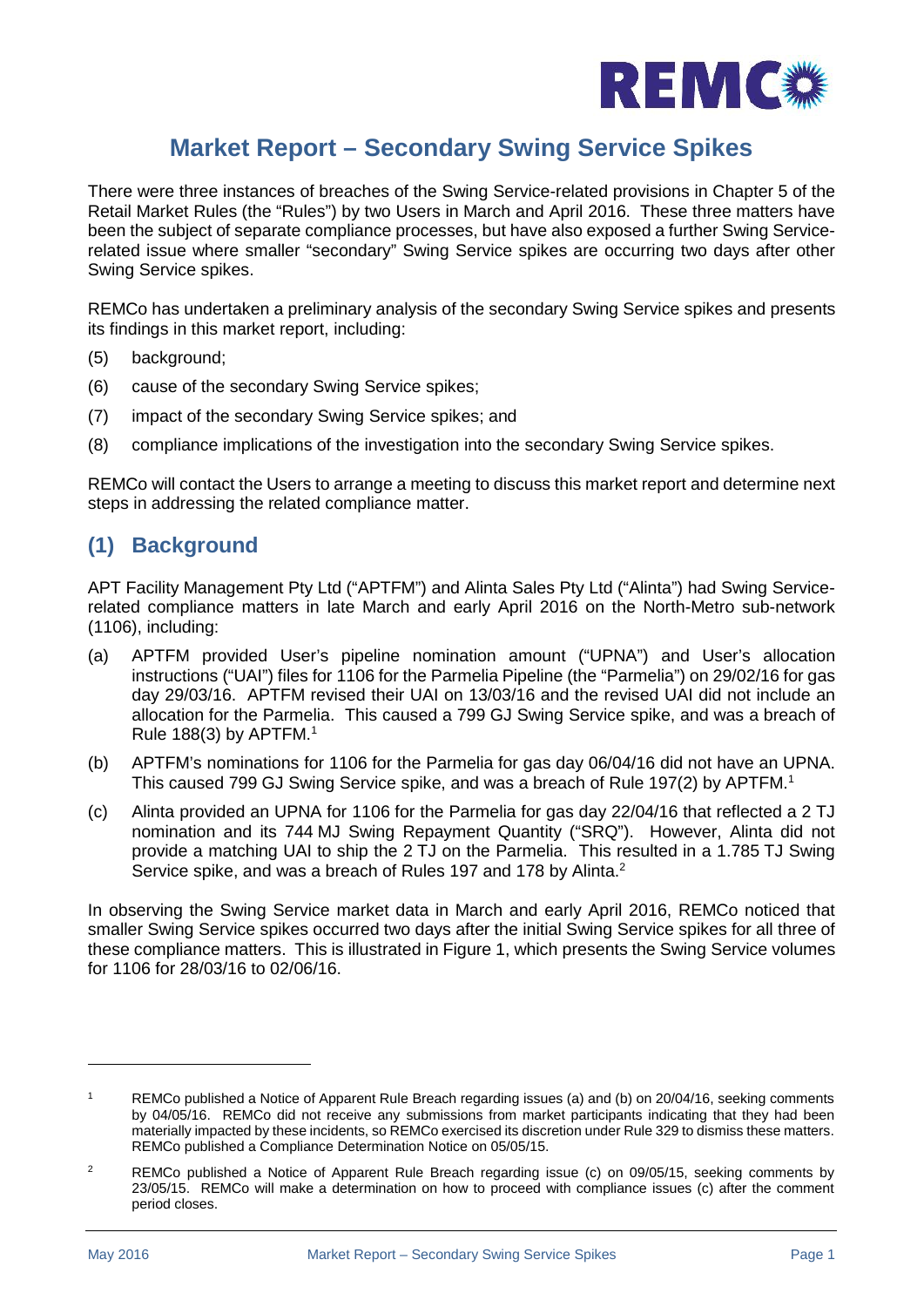



These "secondary" Swing Service spikes observed in March and early April 2016 do not appear to be material in themselves:

- Issue (a) was a Swing Service spike of 799 GJ and had a secondary Swing Service spike of 244 GJ (and a further secondary Swing Service spike of 96 GJ);
- Issue (b) was a Swing Service spike of 793 GJ and had a secondary Swing Service spike of 150 GJ; and
- Issue (c) was a Swing Service spike of 1,785 GJ and had a secondary Swing Service spike of 302 GJ (and a further secondary Swing Service spike of 93 GJ).

However, the regular appearance of the secondary Swing Service spikes suggests that there is a systematic problem, and since Swing Service for gas day D is repaid two days later on gas day D+2, that the secondary Swing Service spikes are likely related to repayment of SRQs.

## **(2) Cause of the Secondary Swing Service Spikes**

Chapter 5 of the Rules require (amongst other things):

- REMCo is to calculate SRQs for all Users for both the Parmelia and Dampier to Bunbury Natural Gas Pipeline (the "DBNGP"), and is to advise Users of their SRQs for gas day D by 5 hours after the end of that day (see Rules 299 and 300); and
- Users are to nominate to repay their SRQs for gas day D on both the Parmelia and DBNGP on gas day D+2 (see Rule 178).

REMCo has reviewed the nomination behaviour of each of the Users active on 1106, including the relevant Self Contracting User ("SCU"). Table 1 indicates the Users' approach to nominating UPNAs and SRQs on both the Parmelia and DBNGP for the period from 01/04/15 to 15/04/16 (380 days).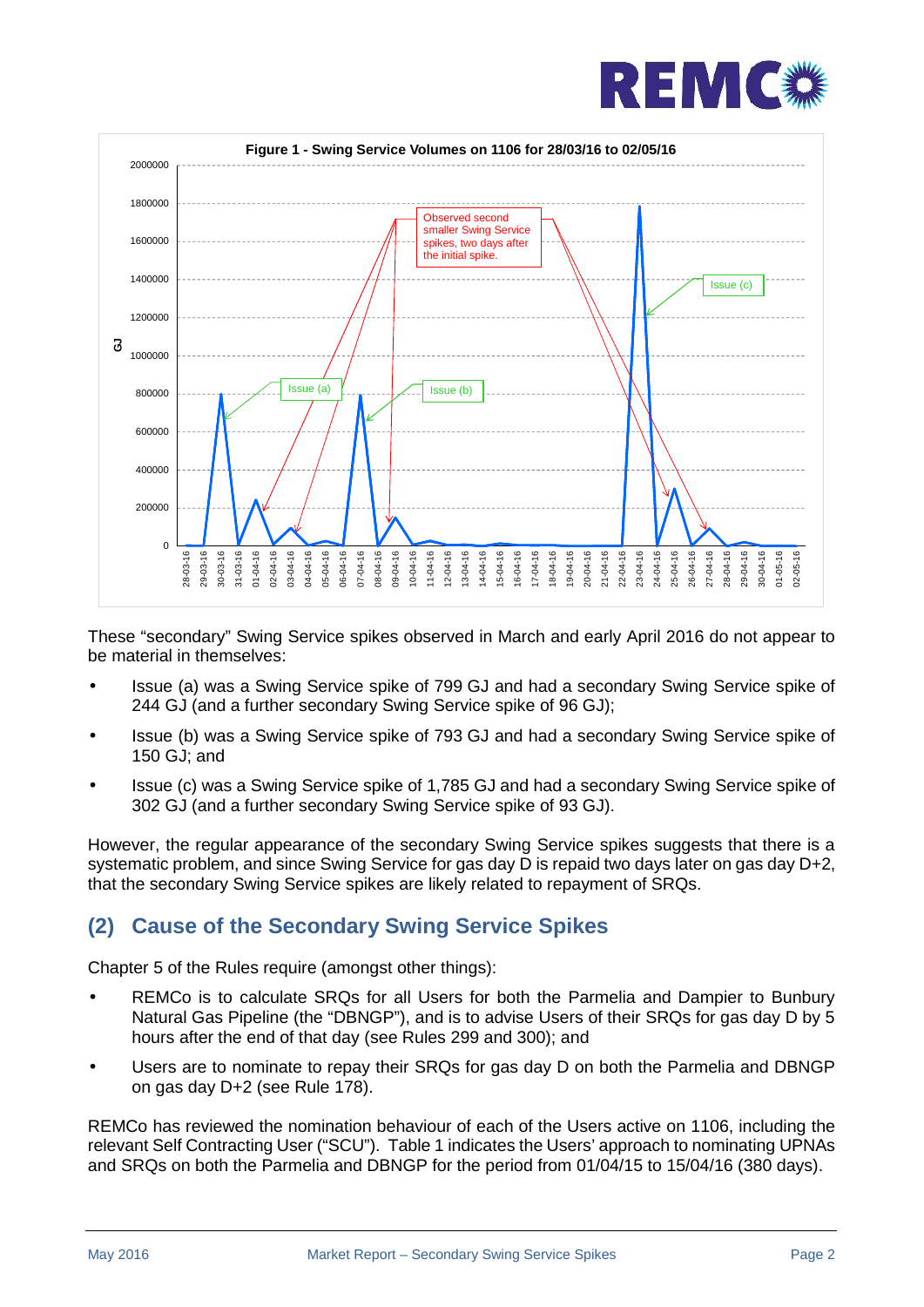

| <b>Table 1 - User Nomination Behaviour</b>                                                                                                                                                                                                                                                     |                                                                                                                                                                                                                                                                                                                                                                                                                                                            |           |                                                                                                                                    |                                                                                                              |  |  |
|------------------------------------------------------------------------------------------------------------------------------------------------------------------------------------------------------------------------------------------------------------------------------------------------|------------------------------------------------------------------------------------------------------------------------------------------------------------------------------------------------------------------------------------------------------------------------------------------------------------------------------------------------------------------------------------------------------------------------------------------------------------|-----------|------------------------------------------------------------------------------------------------------------------------------------|--------------------------------------------------------------------------------------------------------------|--|--|
|                                                                                                                                                                                                                                                                                                | <b>Nomination Approach</b>                                                                                                                                                                                                                                                                                                                                                                                                                                 |           | <b>On the Parmelia</b>                                                                                                             | On the DBNGP                                                                                                 |  |  |
|                                                                                                                                                                                                                                                                                                | <b>Appropriate Nominations</b><br>Alinta and Electricity Generation and<br>Retail Corporation (trading as<br>"Synergy") make UPNA nominations<br>ahead of time on both pipelines and<br>re-nominate to include SRQs on both<br>pipelines when the SRQ values are<br>issued.                                                                                                                                                                                |           | Alinta appears to<br>have made<br>nomination errors on<br>7 days (1.8% of the<br>time).<br>Synergy appears to have made nomination | Alinta appears to<br>$\bullet$<br>have made<br>nomination errors<br>on 4 days (1.0%<br>of the time).         |  |  |
|                                                                                                                                                                                                                                                                                                |                                                                                                                                                                                                                                                                                                                                                                                                                                                            |           | errors on 13 days on both pipelines (2.6% of<br>the time).                                                                         |                                                                                                              |  |  |
| <b>Appropriate Nominations on One</b><br><b>Pipeline</b><br>Kleenheat Gas Pty Ltd ("Kleenheat")<br>$\bullet$<br>makes UPNA nominations ahead of<br>time on the DBNGP, and re-nominates<br>to include SRQs when the SRQ values<br>are issued; but does not make<br>nominations on the Parmelia. |                                                                                                                                                                                                                                                                                                                                                                                                                                                            |           | Kleenheat has never<br>made an UPNA or<br>SRQ repayment<br>nomination on the<br>Parmelia.                                          | Kleenheat<br>$\bullet$<br>appears to have<br>made nomination<br>errors on 2 days<br>$(0.5%$ of the<br>time). |  |  |
| <b>Potentially Deficient Nominations on</b><br>One or both Pipelines                                                                                                                                                                                                                           |                                                                                                                                                                                                                                                                                                                                                                                                                                                            |           | APTFM is active on both pipelines, as<br>indicated in the left-hand column.                                                        |                                                                                                              |  |  |
| $\bullet$                                                                                                                                                                                                                                                                                      | <b>APTFM and Perth Energy Pty Ltd</b><br>("Perth Energy") make UPNA<br>nominations on one or both pipelines<br>ahead of time, but do not re-nominate<br>to include SRQs when the SRQ values<br>are issued.<br>This nomination approach will<br>$\circ$<br>work if the nominations are<br>sufficient to cover both Users'<br>customers' usage and SRQs,<br>which may be the case if customer<br>usage is low and/or predictable<br>and Swing Service is low | $\bullet$ | Perth Energy has<br>never made an<br><b>UPNA</b> nomination on<br>the Parmelia, and<br>has never nominated<br>repayment of SRQs.   | Perth Energy is<br>$\bullet$<br>active on the<br>DBNGP, as<br>indicated in the<br>left-hand column.          |  |  |
|                                                                                                                                                                                                                                                                                                | However, this approach is likely to<br>$\circ$<br>be a problem on high Swing<br>Service days or where customer<br>usages is unpredictable.                                                                                                                                                                                                                                                                                                                 |           |                                                                                                                                    |                                                                                                              |  |  |

Given the Users' nomination behaviour indicated in Table 1, the secondary Swing Service spikes are explained as follows:

- Swing Service occurs on gas day D;
- one or more Users fail to nominate their SRQ on either (or both) pipeline(s) on gas day D+2;
- the sub-network fails to balance on gas day D+2 by the amount (or a portion) of the un nominated SRQs, (in addition to the "normal" Swing Service on gas day D+2); and
- this creates further Swing Service that will then need to be repaid on gas day D+4 this shows up in the market as the secondary Swing Service spikes.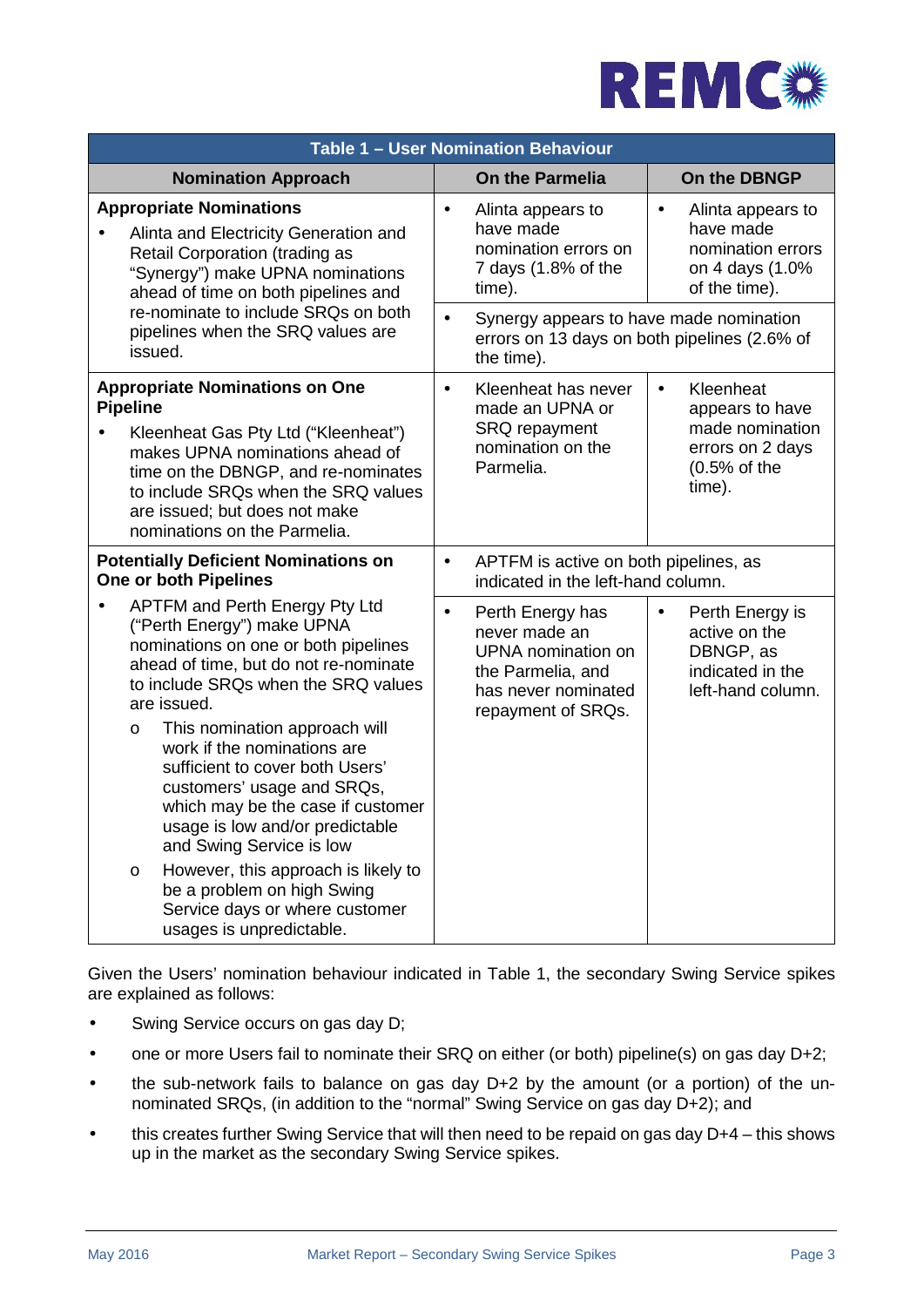

## **(3) Impact of the Secondary Swing Service Sikes**

The secondary Swing Service spikes will have a cumulative impact on the volume and cost of Swing Service in the market.

#### **Volume Impact**

The market data indicates that the secondary Swing Service spikes are smaller than the original Swing Service spikes – there are two reasons for this phenomenon:

**Proportional Allocation** The secondary Swing Service spike on gas day D+2 will be treated in the same way as all Swing Service – it will be proportionally allocated to Users.<sup>3</sup> Further the User Specific Swing Error ("USSE") allowance prescribed in the Rules (20%) also socialises the impact of the secondary Swing Service spike.

> Alinta and Synergy are the two largest Users on 1106 by volume, and since they typically nominate their SRQs on both pipelines on a daily basis, these two Users would have been allocated the majority of the SRQs from the repayment of the secondary Swing Service spikes. This partially explains why the secondary Swing Service spikes decline over time.

> This also suggests that Alinta and Synergy may be absorbing some of the Swing Service volumes from the other Users. This is supported by the operation of the USSE allowance that socialises Swing Service allocations across Users.

**Random Direction** Analysis of the Swing Service data indicates that the direction of Swing Service on a day-to-day basis (i.e. whether it is a park or a loan) appears to be random. That is, there is no apparent pattern to Users' over/under nomination on any given gas day, so Swing Service (and the resulting park/loan on the two pipelines) is random. Nominations are based on forecast customer load, which can mitigate the impact of missing SRQs because nominations will exceed portfolio requirements on some days, and therefore apply as if an SRQ was provided.

> When a secondary Swing Service spike occurs, the impact of the secondary spike on gas day D+2 is added to/subtracted from the "normal" Swing Service calculated for gas day D+2, which could also be a park or loan. The secondary Swing Service would then:

- make Swing Service on day D+2 larger than it would otherwise be if the secondary Swing Service is the same direction as the normal Swing Service on the day; or
- make Swing Service on day D+2 small than it would otherwise be if the secondary Swing Service is the opposite direction as the normal Swing Service on the day.
- Over- or under-forecasting of customer load can have similar added or subtracted impact on the level of secondary Swing.

- Alinta 65.5%
- APTFM 5.2%
- Kleenheat 12.7%
- Perth Energy 1.5%
- Synergy 15.2%

<sup>&</sup>lt;sup>3</sup> For example, the estimated North-Metro market share by volume, based on a single gas day is approximately: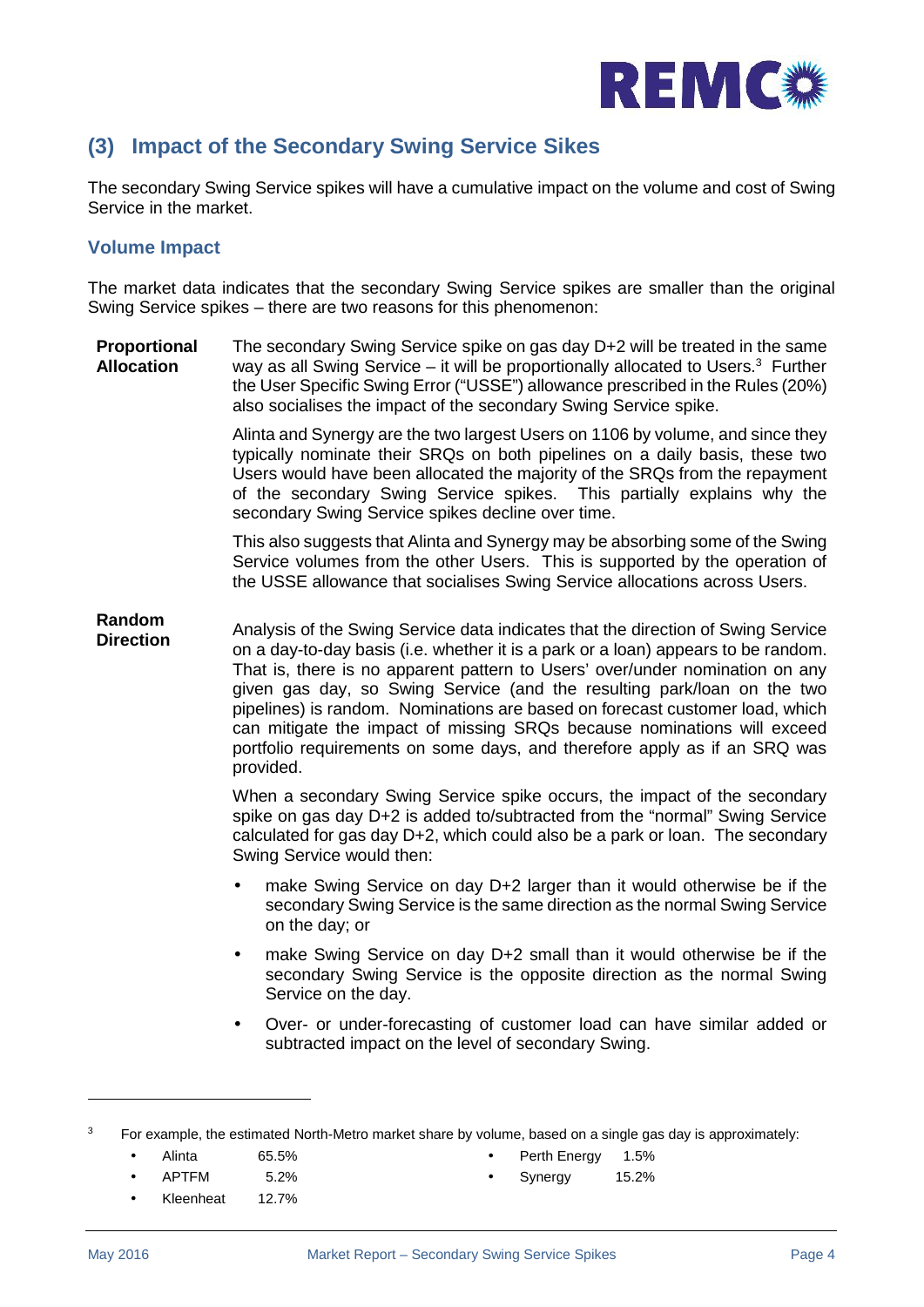

### **Cost Impact**

Presumably, the failure of a User or SCU to properly nominate SRQs on either (or both) pipeline(s) will impact the Swing Service volume calculations, which will in turn impact the amount that Swing Service Providers ("SSPs") invoice for the park/loan service, with the amount of the cost impact related to the size of the volume impact. The cost of this will be impacted by:

- the Users' use of off-market Swing Service arrangements;
- the prices bid into the Swing Service bid stacks; and
- the need to rely on the Swing Service Provider of Last Resort ("SSPOLR"), if any.

## **(4) Compliance Implications of the Investigation into the Secondary Swing Service Spikes**

Rule 197 places requirements on Users nominations, and reads as follows:

#### **197. User's pipeline nomination amount**

- (1) For each *user* for each *gate point* for each *gas day*, a **"user's pipeline nomination amount"** is the sum of:
	- (a) the *user's amounts* of its *related shipper's nominations* for the *gate point* for the *gas day* (summed across all *related shippers* for the *gate point*) calculated under rule 196; and
	- (b) the *user's swing service repayment quantities* for the *gate point* for the *gas day* as notified by *REMCo* under rule 300(4) or rule 300D(1)(b) (whichever is applicable).

REMCo's investigation into the secondary Swing Service spikes led to a further investigation of all of the Users' nomination behaviour on the Parmelia and DBNGP injections into 1106. This investigation has indicated that all of the Users active on 1106 appear to have breached Rule 197 at some point in time, and to varying degrees. Table 2 summarises the results of REMCo's investigations into the Users' compliance with Rule 197.

| Table 2 - Users' Compliance with Rule 197 |                                                                                                                                                                                                                                                                     |  |  |
|-------------------------------------------|---------------------------------------------------------------------------------------------------------------------------------------------------------------------------------------------------------------------------------------------------------------------|--|--|
| Company                                   | <b>Number of Rule Breaches</b>                                                                                                                                                                                                                                      |  |  |
| Alinta                                    | 11 known breaches Rule 197:                                                                                                                                                                                                                                         |  |  |
|                                           | 7 breaches on the Parmelia for the period between 01/04/15 to 15/04/16; and<br>$\bullet$                                                                                                                                                                            |  |  |
|                                           | 4 breaches on the DBNGP for the period between 01/04/15 to 15/04/16.                                                                                                                                                                                                |  |  |
|                                           | It is estimated that Alinta has breached Rule 197 about 60 times since market start,<br>noting that some of these breaches would have caused Swing Service spikes that<br>are likely to have already been addressed via previous compliance processes. <sup>4</sup> |  |  |

<sup>4</sup> Alinta has been active in the market since market start on 31/05/14, so based on a 1.4% average rate of breaching Rule 197 in the period between 31/05/05 and 01/04/15 (see Table 1), this suggests that Alinta has breached Rule 197 about 60 times since market start. A more detailed analysis of historic market data would be required to determine the precise number of breaches of Rule 197 by Alinta, and while REMCo has the data back to market start, it would be expensive and time consuming to extract and then analyse the data.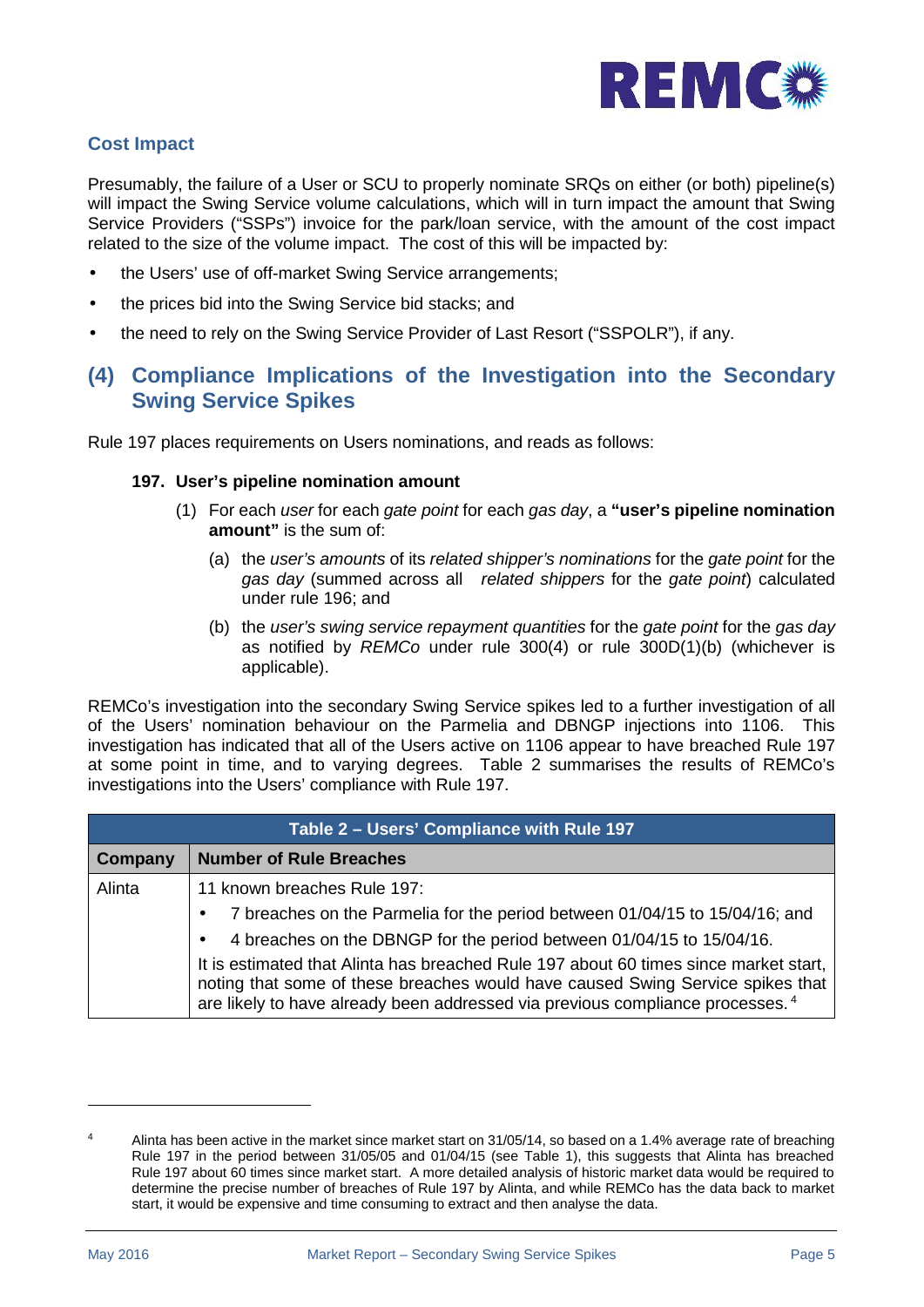

| Table 2 – Users' Compliance with Rule 197 |                                                                                                                                                                                                                                                               |  |  |
|-------------------------------------------|---------------------------------------------------------------------------------------------------------------------------------------------------------------------------------------------------------------------------------------------------------------|--|--|
| Company                                   | <b>Number of Rule Breaches</b>                                                                                                                                                                                                                                |  |  |
| Synergy                                   | 26 known breaches of Rule 197 – that is 13 breaches on each of the Parmelia and<br>DBNGP for the period between 01/04/15 to 15/04/16.                                                                                                                         |  |  |
|                                           | It is estimated that Synergy has breached Rule 197 113 times since market start,<br>noting that some of these breaches may have caused Swing Service spikes that are<br>likely to have already been addressed via previous compliance processes. <sup>5</sup> |  |  |
| Kleenheat                                 | 1,142 known breaches of Rule 197:                                                                                                                                                                                                                             |  |  |
|                                           | 1,140 breaches on the Parmelia (every day since Kleenheat's market entry);<br>$\bullet$<br>and                                                                                                                                                                |  |  |
|                                           | 2 breaches on the DBNGP for the period between 01/04/15 to 15/04/16.                                                                                                                                                                                          |  |  |
|                                           | It is estimated that Kleenheat has breached Rule 197 1,146 times since it entered<br>the market. <sup>6</sup>                                                                                                                                                 |  |  |
| <b>APTFM</b>                              | Based on APTFM's approach to nominations, it is impossible to estimate the number<br>of days where APTFM did not nominate sufficiently on the Parmelia, but it is certainly<br>larger than the known 714 breaches. <sup>7</sup>                               |  |  |
| Perth<br>Energy                           | 2,306 known breaches of Rule 197 on the Parmelia (every day since Perth Energy's<br>market entry).                                                                                                                                                            |  |  |
|                                           | Based on Perth Energy's approach to nominations, it is impossible to estimate the<br>number of days where Perth Energy did not nominate sufficiently on the DBNGP,<br>but it is certainly larger than the known 2,306 breaches. <sup>7</sup>                  |  |  |

The materiality of these breaches will be very difficult to determine because:

- there are too many variables to accurately model the implications of multiple Users failing to meet their SRQ obligations;
- the impact will be mitigated by Users and SCUs use of off-market Swing Service arrangements, and by APA's decision to not invoice for Swing Service on the Parmelia over at least the last year; and
- the nomination process is inherently imprecise in itself, so determining whether a nomination fully covers a User's reasonable estimate of their customers' usage + SRQs would be an arbitrary exercise.

<sup>5</sup> Synergy (and its predecessors) has been active in the market since market start on 31/05/14, so based on a 2.6% rate of breaching Rules 197 in the period between 31/05/05 and 01/04/15 (see Table 1), this suggests that Synergy has breached Rules 197 approximately 112 times since market start. A more detailed analysis of historic market data would be required to determine the precise number of breaches of Rule 197 by Synergy, and while REMCo has the data back to market start, it would be expensive and time consuming to extract and then analyse the data.

<sup>&</sup>lt;sup>6</sup> Kleenheat entered the market on 01/03/15, which is a period of 1,140 days to 01/04/16. This indicates that Kleenheat has breached Rule 197 1,140 times on the Parmelia, and based on the 0.5% rate of breaching Rule 197 in the period between 31/05/05 and 01/04/15 (see Table 1), this suggests that Kleenheat has breached Rule 197 about 1,146 times since it entered the market.

<sup>&</sup>lt;sup>7</sup> The Rules require Users to nominate their best estimate of their customers' usage plus their SRQs on both pipelines. However, APTFM and Perth Energy make nominations on one or both of the Parmelia and DBNGP for each gas day and do not re-nominate when they are informed of their SRQs. It would be arbitrary to determine whether APTFM's and Perth Energy's nominations sufficiently cover their estimate of their customer usage plus its SRQ on each day, but it is clear that this nomination approach would not be sufficient on gas days with Swing Service spikes, or where customer usage is unexpectedly high or low.